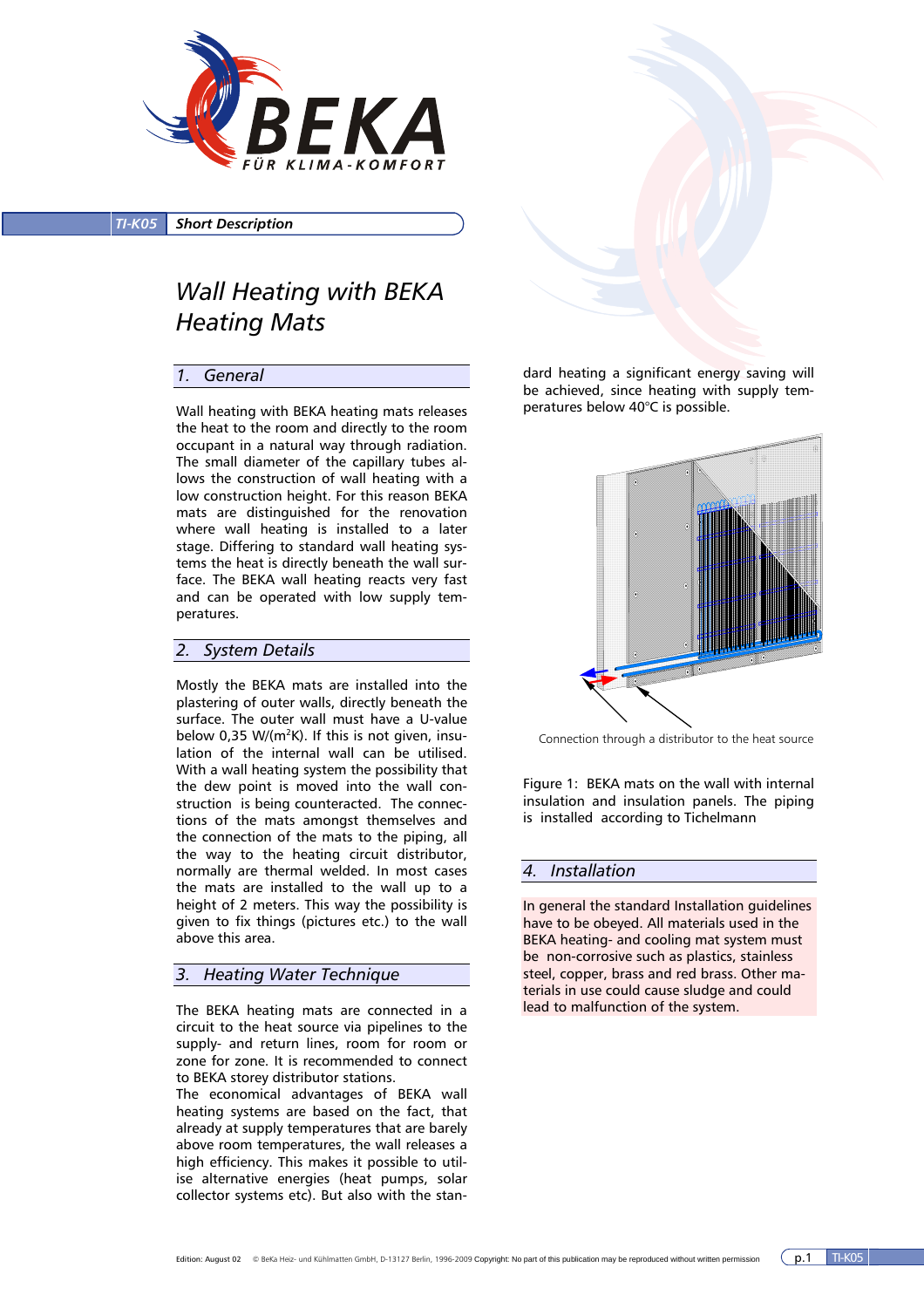

# *5. Regulating Technique*

The regulating technique secures, first the desired comfort, second the necessary system reliance.

For the heating ceiling a room temperature control is required, which regulates the volume of heating water in dependence to the desired room temperature. Supply temperatures above 45°C must be avoided because of the danger that an excessive surface temperature will dry-out the plaster !

### *6. Dimensioning of the System*

The wall heating with BEKA heating mats are dimensioned according to the following layout table. The supply temperature determined in the water circuit, taken at the side of the cooling unit or heat generator, is regulated with the water temperature before the heat exchanger.

### *7. Preparation for Installation*

For the installation of wall heating with BEKA heating mats the installation instructions of the plaster supply and the BEKA instructions must be obeyed. The walls to be heated must have a load-bearing surface.

The BEKA heating mats are pre-fabricated to the required dimensions for each object, so that tailoring at the building site is not necessary. It is recommended to have the mats supplied already prepared with adhesive tape for the positioning of the mats to the raw ceiling.

A layout pattern should be prepared as a

work basis before work is started. All heating mats, their measurements and the direction they are facing must be marked in the pattern. All surfaces that will not be covered as for the installation of internal walls and fixing points for hanging cabinets must also be marked. The connections of the BEKA heating mats to another and to the Polypropylene pipelines are done by thermal welding. The welding directions DVS 2207-11 of the Deutschen Verband für Schweißtechnik e.V. are valid. (The surrounding temperature during working must not be below 5°C. The preheating, welding and setting time must be according to regulations.)

# *8. Tools and Materials*

For the installation of BEKA heating mats for wall heating, the usual tools and materials for plastering and for installation of plastic pipes can be used, such as:

- Plastering material (suitable for wall heating systems)
- **Mixer**
- Smoothening spatula
- Bonding layer
- Roller or brush
- Border strip
- Possibly spreading dowels and a hand drill for additional securing of the mats to the raw ceiling
- Pair of scissors for cutting plastic piping
- Pencil

For the connection of the piping to the water circuit a hand held thermal welder suitable to weld sleeves of plastic fittings is required. Alternatively sealing ring connections can be used.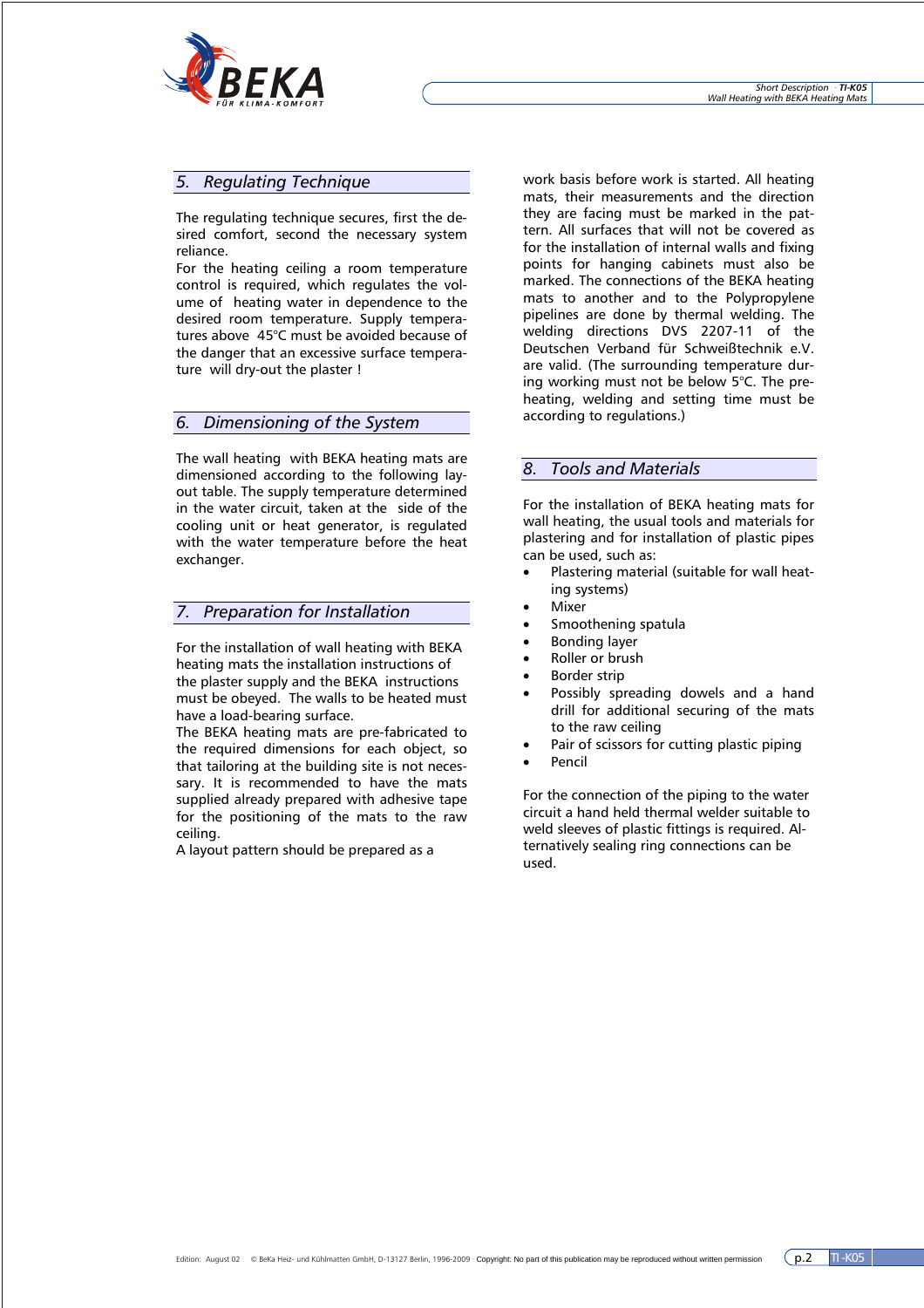

# *9. Installation Steps at the Wall (with Inside Insulation)*

- Fix the insulation panels for a plastering base to the raw walls (with adhesive or dowels) according manufacturers instructions.
- Cut a slot (100 x 30 mm) into insulation approx. 100 mm above the floor
- Prepare insulation panel to be bonding layer for the plastering
- position BEKA heating mats and fix with adhesive tape
- possibly secure the mats with spreading dowels to the wall
- connect the mats to another and to the pipelines for the supply- and return lines through thermal welding.
- pre-test with compressed air of 10 bar for 1 hour
- main test with water pressure of 10 bar for 4 hours. In resting state maintain 3 bar until taken into operation.
- II.

I.









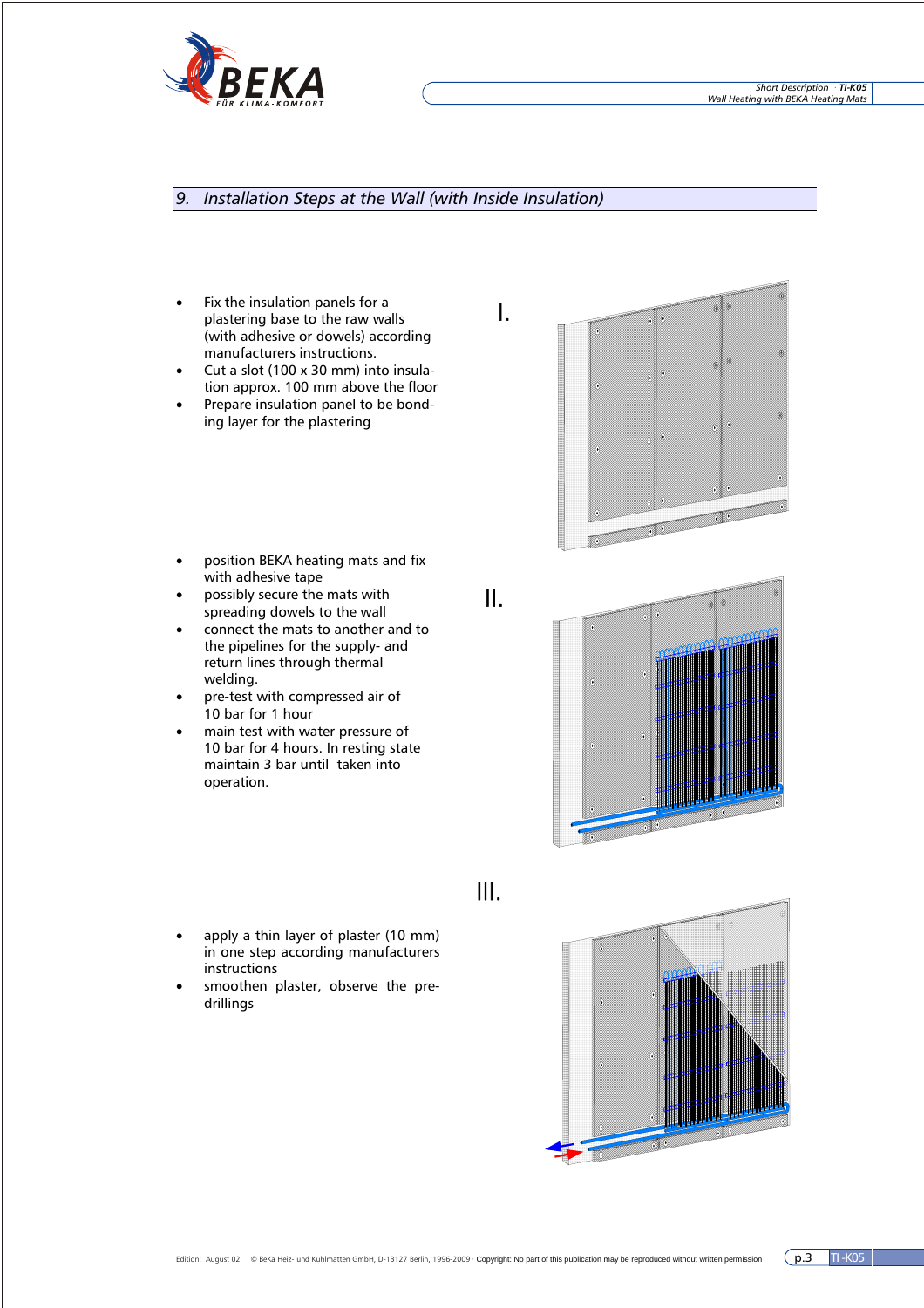

# *10. Lay-out of Wall Heating with BEKA Heating Mats*

| Project:            | Date                                                                  |  |
|---------------------|-----------------------------------------------------------------------|--|
| Project consultant: | Lay-out valid for 22°C-room temperature and 6K heating water spread ! |  |

| Required heating capacity            |                  |                                                                    |
|--------------------------------------|------------------|--------------------------------------------------------------------|
| 1 Heat requirement for the room      | W                | from the calculations of the planning office                       |
| 2 Planned coverage with mats         | m                | derive the maximum possible arrangement from the room measurements |
| 3 Required specific heating capacity | W/m <sup>2</sup> | I = heat requirement/ Coverage                                     |

Determination of capacity